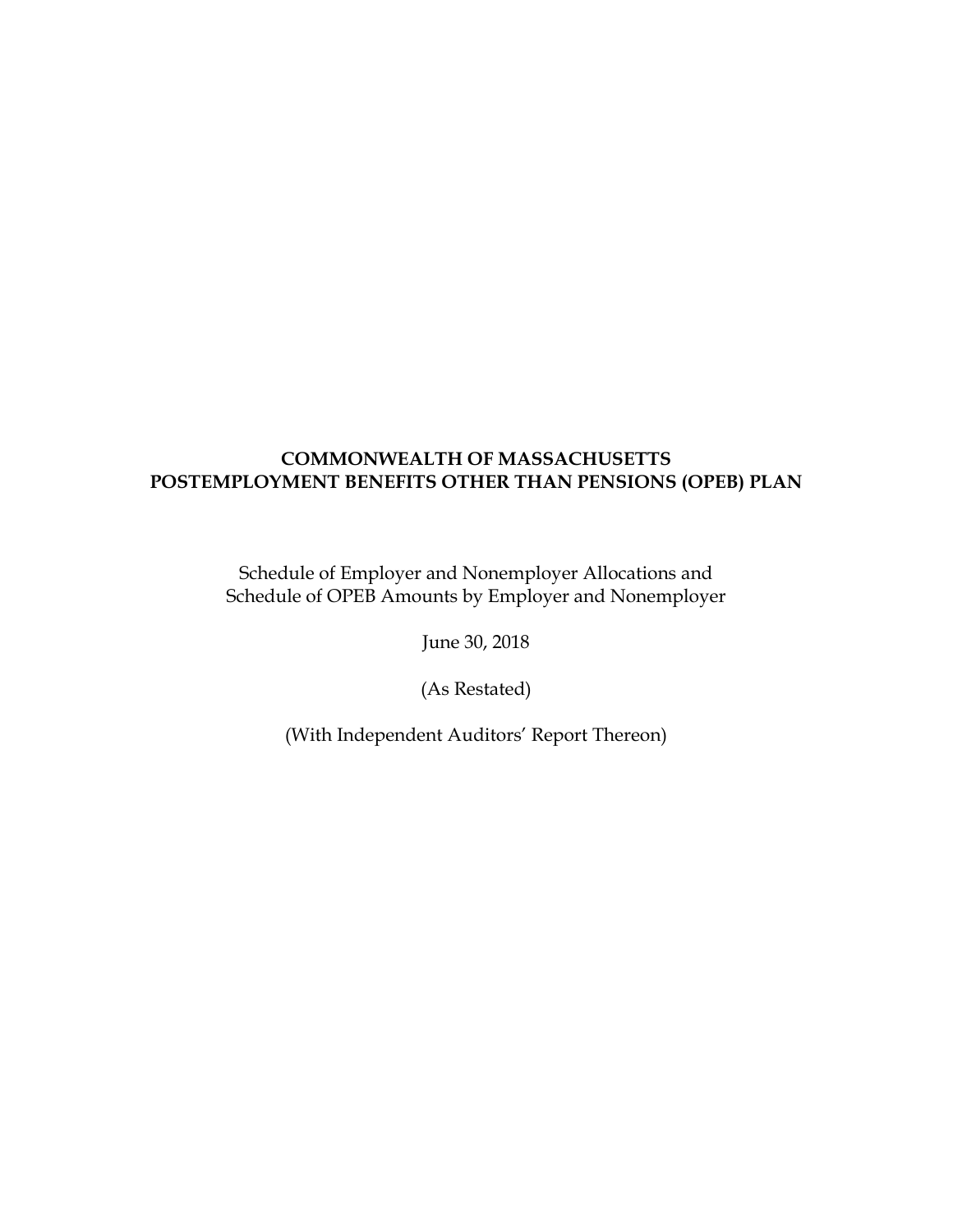

KPMG LLP Two Financial Center 60 South Street Boston, MA 02111

#### **Independent Auditors' Report**

Mr. William McNamara, Comptroller Commonwealth of Massachusetts:

We have audited the accompanying schedule of employer and nonemployer allocations of the Commonwealth of Massachusetts Postemployment Benefits Other Than Pensions (OPEB) Plan (the Plan) as of and for the year ended June 30, 2018, and the related notes. We have also audited the total for all entities of the columns titled net OPEB liability, total deferred outflows of resources, total deferred inflows of resources, and total OPEB expense (specified column totals) included in the accompanying schedule of OPEB amounts by employer and nonemployer of the Plan as of and for the year ended June 30, 2018, and the related notes.

#### **Management's Responsibility for the Schedules**

Management is responsible for the preparation and fair presentation of these schedules in accordance with U.S. generally accepted accounting principles; this includes the design, implementation, and maintenance of internal control relevant to the preparation and fair presentation of the schedules that are free from material misstatement, whether due to fraud or error.

#### **Auditors' Responsibility**

Our responsibility is to express opinions on the schedule of employer and nonemployer allocations and the specified column totals included in the schedule of OPEB amounts by employer and nonemployer based on our audit. We conducted our audit in accordance with auditing standards generally accepted in the United States of America. Those standards require that we plan and perform the audit to obtain reasonable assurance about whether the schedule of employer and nonemployer allocations and the specified column totals included in the schedule of OPEB amounts by employer and nonemployer are free from material misstatement.

An audit involves performing procedures to obtain audit evidence about the amounts and disclosures in the schedule of employer and nonemployer allocations and the specified column totals included in the schedule of OPEB amounts by employer and nonemployer. The procedures selected depend on the auditors' judgment, including the assessment of the risks of material misstatement of the schedule of employer and nonemployer allocations and the specified column totals included in the schedule of OPEB amounts by employer and nonemployer, whether due to fraud or error. In making those risk assessments, the auditor considers internal control relevant to the entity's preparation and fair presentation of the schedule of employer and nonemployer allocations and the specified column totals included in the schedule of OPEB amounts by employer and nonemployer in order to design audit procedures that are appropriate in the circumstances, but not for the purpose of expressing an opinion on the effectiveness of the entity's internal control. Accordingly, we express no such opinion. An audit also includes evaluating the appropriateness of accounting policies used and the reasonableness of significant accounting estimates made by management, as well as evaluating the overall presentation of the schedule of employer and nonemployer allocations and the specified column totals included in the schedule of OPEB amounts by employer and nonemployer.

We believe that the audit evidence we have obtained is sufficient and appropriate to provide a basis for our audit opinions.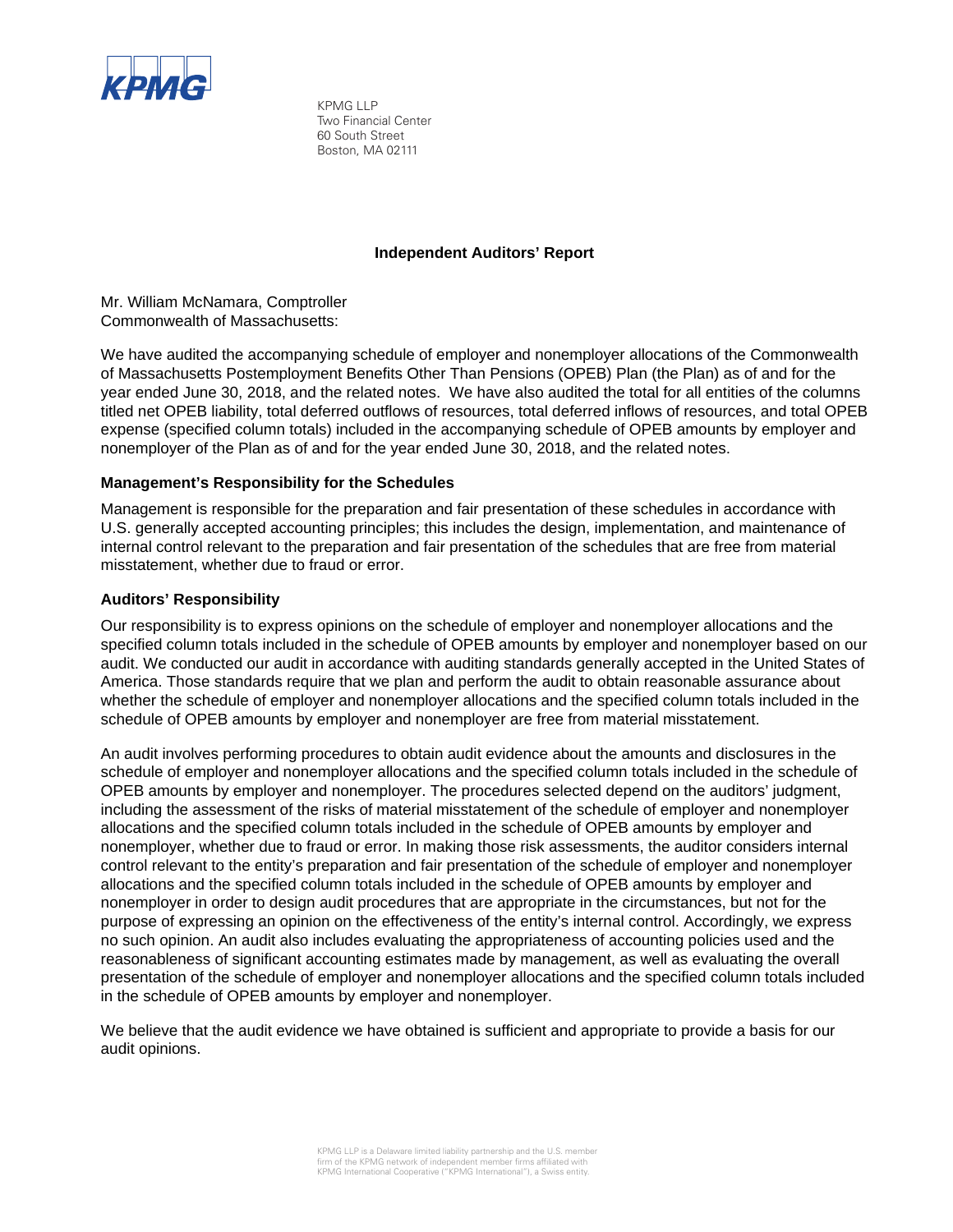

## **Opinions**

In our opinion, the schedules referred to above present fairly, in all material respects, the employer and nonemployer allocations, and net OPEB liability, total deferred outflows of resources, total deferred inflows of resources, and total OPEB expense for the total of all participating entities for the Plan as of and for the year ended June 30, 2018, in accordance with U.S. generally accepted accounting principles.

#### **Emphasis of Matter**

As discussed in Note 3 to the schedules, the schedule of OPEB amounts by employer and nonemployer has been restated to correct misstatements. Our opinion is not modified with respect to this matter.

#### **Restriction on Use**

Our report is intended solely for information and use of Plan management, the Board of Trustees of the Plan, Plan employers and their auditors, and the Commonwealth of Massachusetts, and is not intended to be and should not be used by anyone other than these specified parties.



Boston, Massachusetts August 14, 2020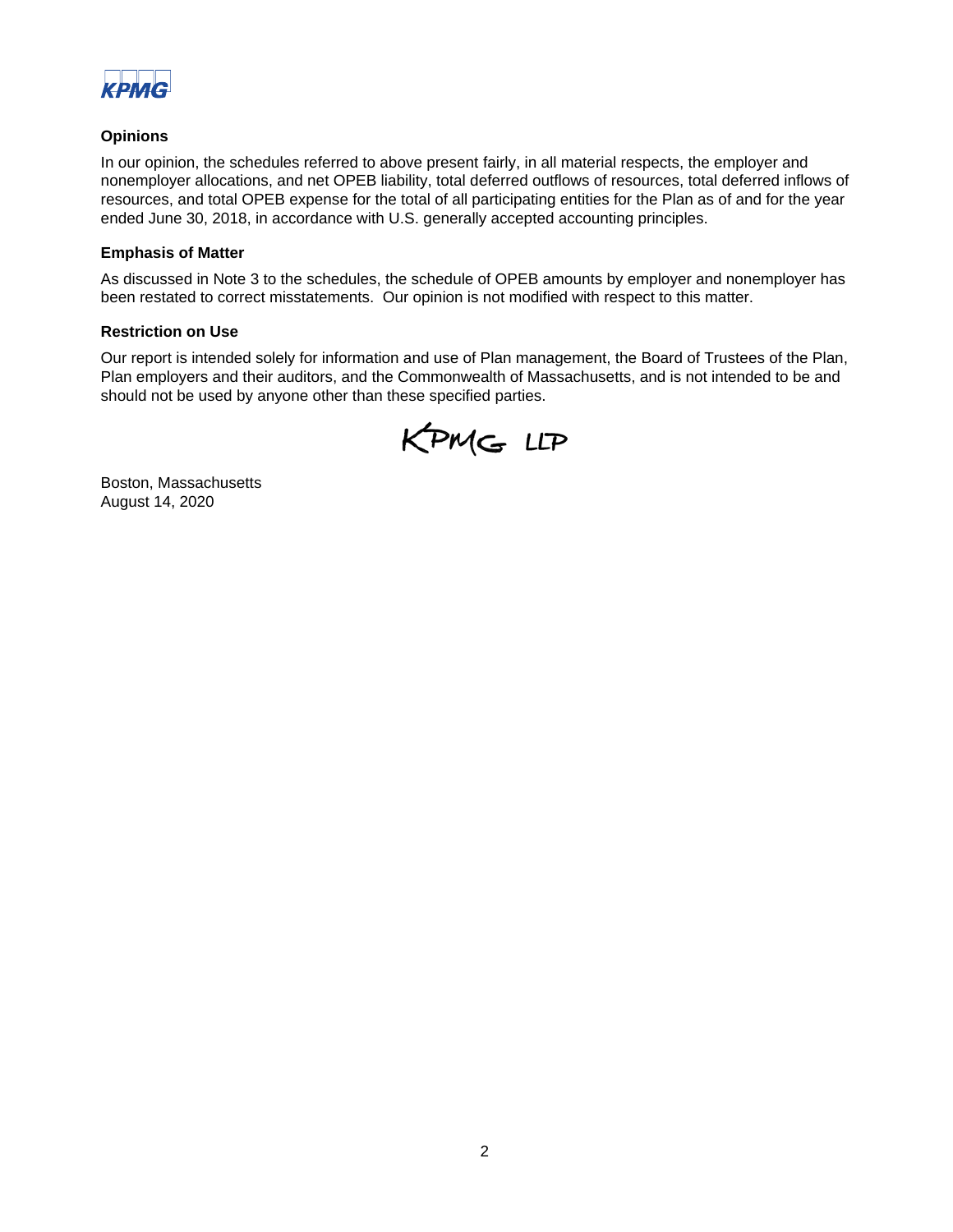SCHEDULE OF EMPLOYER AND NONEMPLOYER ALLOCATIONS

As of and for the fiscal year ended June 30, 2018

| Employer/Nonemployer                        |   | Actual<br>Contributions | Employer/<br>Nonemployer<br>Allocation<br>Percentage |
|---------------------------------------------|---|-------------------------|------------------------------------------------------|
| <b>Employer:</b>                            |   |                         |                                                      |
|                                             | S | 423,813,017             | 95.40890%                                            |
|                                             |   | 19,876,303              | 4.47456%                                             |
| Nonemployer (Commonwealth) attributable to: |   |                         |                                                      |
|                                             |   | 22,001                  | 0.00495%                                             |
|                                             |   | 495,679                 | 0.11159%                                             |
|                                             |   | 444.207.000             | 100.00000%                                           |

See accompanying notes to schedule of employer and nonemployer allocations and schedule of OPEB amounts by employer and nonemployer.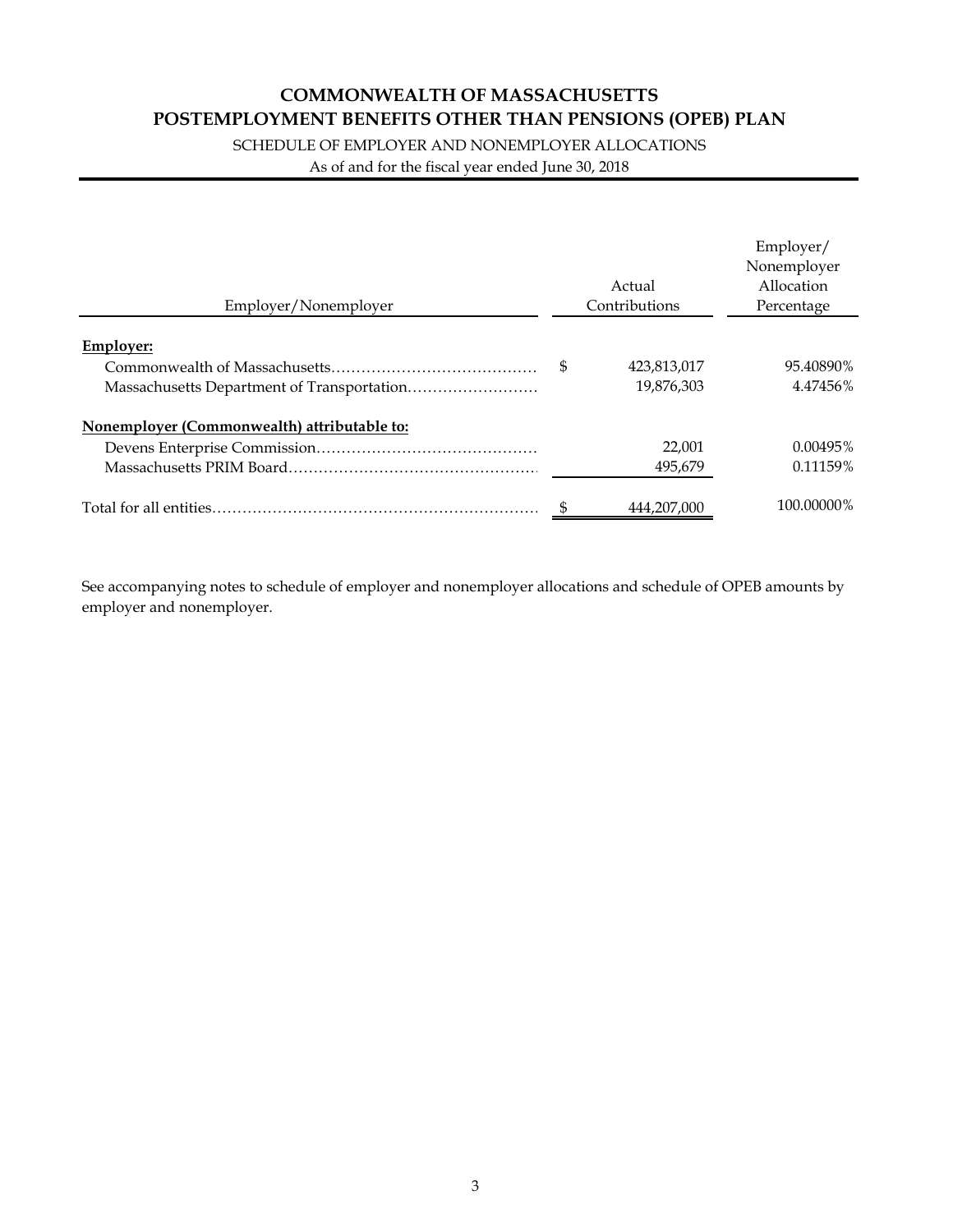## **POSTEMPLOYMENT BENEFITS OTHER THAN PENSIONS (OPEB) PLAN**<br>SCHEDULE OF OPEB AMOUNTS BY EMPLOYER AND NONEMPLOYER

As of and for the fiscal year ended June 30, 2018 (As Restated)

|                                                                                                         |                               |                                                                |                           | Deferred Outflows of Resources |                                               |                                                                |                             | Deferred Inflows of Resources                                                                                  |                          |                                              |                                                   | OPEB Expense                                                                   |                                         |                           |
|---------------------------------------------------------------------------------------------------------|-------------------------------|----------------------------------------------------------------|---------------------------|--------------------------------|-----------------------------------------------|----------------------------------------------------------------|-----------------------------|----------------------------------------------------------------------------------------------------------------|--------------------------|----------------------------------------------|---------------------------------------------------|--------------------------------------------------------------------------------|-----------------------------------------|---------------------------|
| Employer/Nonemployer                                                                                    | Net<br>OPEB<br>Liability      | Differences<br>Between<br>Expected<br>and Actual<br>Experience | Changes of<br>Assumptions | Changes in<br>Proportion       | Total<br>Deferred<br>Outflows of<br>Resources | Differences<br>Between<br>Expected<br>and Actual<br>Experience | Changes of<br>Assumptions   | Net Differences<br>Between<br>Projected<br>and Actual<br>Investment<br>Earnings on<br>OPEB Plan<br>Investments | Changes in<br>Proportion | Total<br>Deferred<br>Inflows of<br>Resources | Proportionate<br>Share of Plan<br>OPEB<br>Expense | Net<br>Amortization<br>of Deferred<br>Amounts from<br>Changes in<br>Proportion | Employer<br>Specific<br>OPEB<br>Expense | Total<br>OPEB<br>Expense  |
| Employer:<br>Commonwealth of Massachusetts<br>Massachusetts Department of Transportation                | 17,721,023,631<br>831,093,956 | 172,771,780<br>8,102,782                                       | 16,973,339<br>796,028     | 45,714,137                     | 235,459,256<br>8,898,810                      | 30,361,688<br>1,423,925                                        | 1,494,952,529<br>70,111,413 | 35,519,398<br>1,665,816                                                                                        | $\sim$<br>49,849,734     | 1,560,833,615<br>123,050,888                 | 875,829,477<br>41,075,313                         | 11,088,895<br>(12,099,026)                                                     | 98,689,000                              | 985,607,372<br>28,976,287 |
| Nonemployer (Commonwealth) attributable to:<br>Devens Enterprise Commission<br>Massachusetts PRIM Board | 919,935<br>20,725,978         |                                                                |                           |                                |                                               |                                                                |                             |                                                                                                                |                          |                                              | 45,466<br>1,024,344                               | 4,471<br>1,005,660                                                             | . .                                     | 49,937<br>2,030,004       |
| Total nonemployer (Commonwealth                                                                         | 21,645,913                    | 211,038                                                        | 20,733                    | 4,135,597                      | 4,367,368                                     | 37,086                                                         | 1,826,058                   | 43,386                                                                                                         |                          | 1,906,531                                    | 1,069,810                                         | 1,010,131                                                                      |                                         | 2,079,941                 |
| Totals                                                                                                  | 18,573,763,500                | 181,085,600                                                    | 17,790,100                | 49,849,734                     | 248,725,434                                   | 31,822,700                                                     | 1,566,890,000               | 37,228,600                                                                                                     | 49,849,734               | 1,685,791,034                                | 917,974,600<br>-S.                                | $\sim$                                                                         | 98,689,000<br>-S                        | 1,016,663,600             |

See accompanying notes to schedule of employer and nonemployer allocations and schedule of OPEB amounts by employer and nonemployer.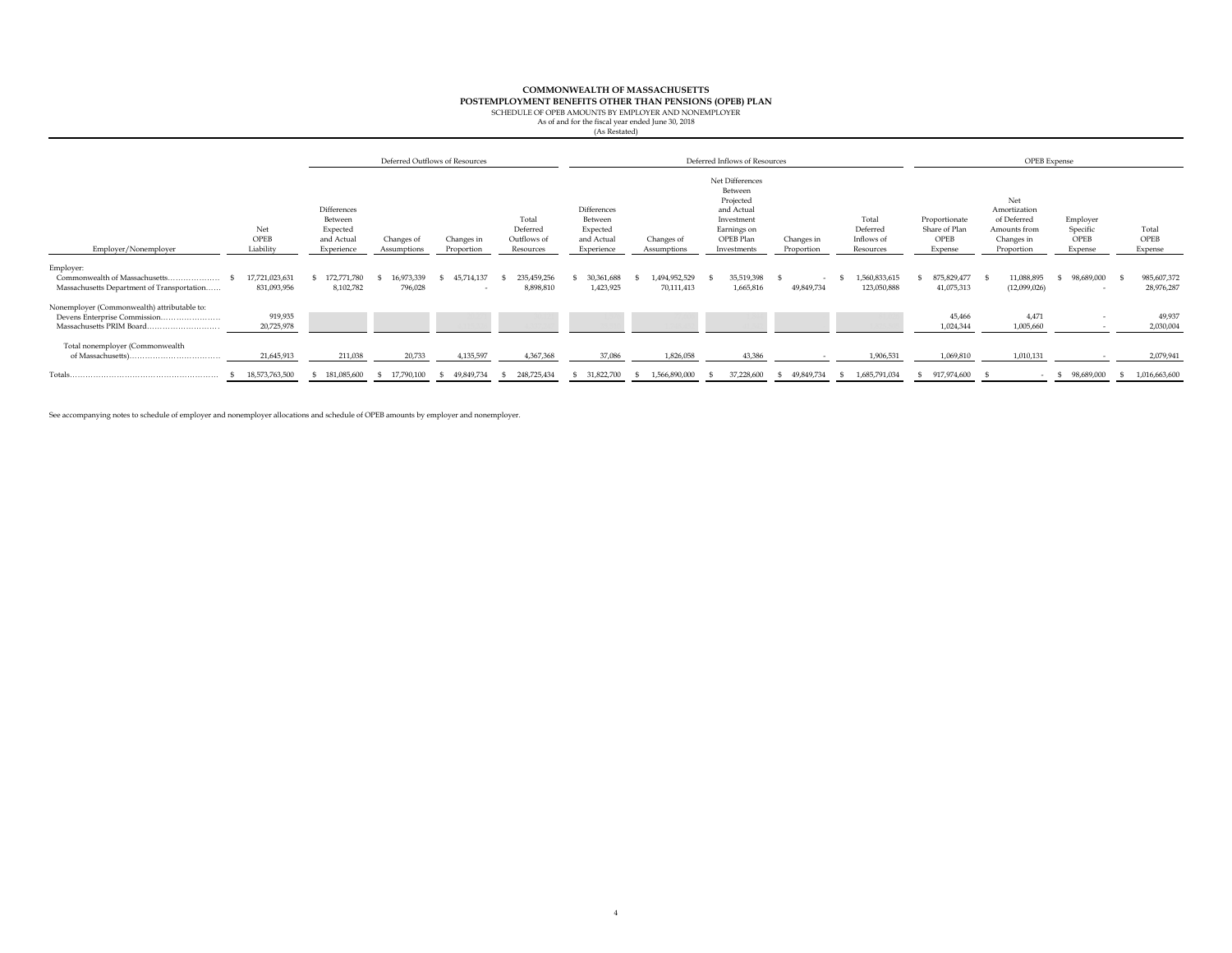## **COMMONWEALTH OF MASSACHUSETTS POSTEMPLOYMENT BENEFITS OTHER THAN PENSIONS (OPEB) PLAN**  Notes to the Schedule of Employer and Nonemployer Allocations and

the Schedule of OPEB Amounts by Employer and Nonemployer June 30, 2018 (As Restated)

#### **NOTE 1 – PLAN DESCRIPTION**

The Commonwealth of Massachusetts administers a single-employer defined benefit Postemployment Benefits Other Than Pensions (OPEB) Plan (the Plan). Benefits are managed by the Group Insurance Commission (GIC) and investments are managed by the Pension Reserves Investment Management (PRIM) Board.

Management of the Plan is vested with a board of trustees, which consists of 7 members including the Secretary of Administration and Finance (ANF) (or their designee), the Executive Director of the GIC (or their designee), the Executive Director of the Public Employee Retirement Administration Commission (PERAC) (or their designee), the State Treasurer (or their designee), the Comptroller (or a designee), 1 person appointed by the Governor and 1 person appointed by the State Treasurer. The members elect 1 person to serve as chair of the board. The Plan is administered by the board of trustees and is reported as an OPEB Trust Fund in the Commonwealth's financial statements and does not issue a stand-alone audited financial report.

*Benefits provided***.** Under Chapter 32A of the Massachusetts General Laws (MGL) the Commonwealth is required to provide certain health care and life insurance benefits for retired employees of the Commonwealth. Substantially all of the Commonwealth's employees may become eligible for these benefits if they reach retirement age while working for the Commonwealth. Eligible retirees are required to contribute a specified percentage of the health care/benefit costs, which are comparable to contributions required from employees.

Employer and employee contribution rates are set in MGL. The Commonwealth recognizes its share of the costs on an actuarial basis. As of June 30, 2018, the retirees share of premium costs is between 0% and 20%, depending on the date of hire.

#### **NOTE 2 – BASIS OF PRESENTATION**

The schedule of employer and nonemployer allocations and schedule of OPEB amounts by employer and nonemployer (the Schedules) present amounts that are elements of the financial statements of the Plan or of its participating employers and nonemployers. Accordingly, they do not purport to be a complete presentation of the financial position or changes in financial position of the Plan or its participating employers and nonemployers. The amounts presented in the Schedules were prepared in accordance with U.S. generally accepted accounting principles. Such preparation requires management of the Plan to make a number of estimates and assumptions related to the reported amounts. Actual results could differ from those estimates.

The schedule of employer and nonemployer allocations are based on actual contributions adjusted for any nonemployer contributions.

The MGLs governing employer contributions to the Plan determine whether entities are billed for OPEB costs. Consequently, the Plan developed an effective contribution methodology which allocates total actual contributions amongst the employers in a consistent manner (based on an employer's share of total covered payroll). Any differences between the effective contribution and an employer's actual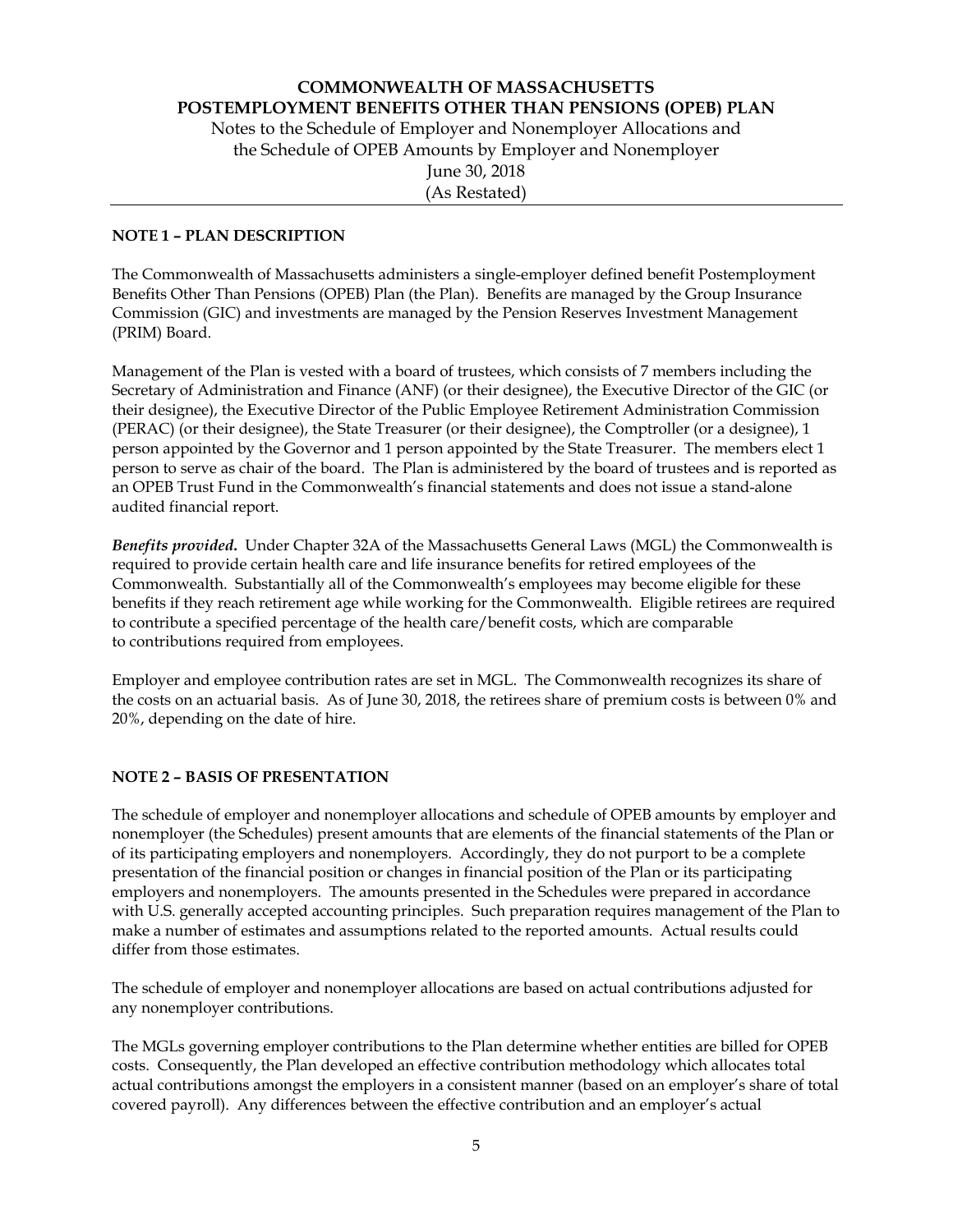Notes to the Schedule of Employer and Nonemployer Allocations and the Schedule of OPEB Amounts by Employer and Nonemployer June 30, 2018 (As Restated)

contributions are considered a nonemployer contribution from the Commonwealth. According to MGL, certain nonemployer contributions are the legal responsibility of the Commonwealth and have accordingly been reflected on the schedule of employer and nonemployer allocations as special funding situations.

The schedule of OPEB amounts by employer and nonemployer present each employer in sufficient detail to permit each contributing employer as well as each employer considered to be in special funding situation to derive the necessary information for the preparation of their individual financial statements.

For entities considered to be in a 100% special funding situation there is no net OPEB liability recognized. However, the notes to the financial statements for these entities must disclose the portion of the nonemployer contributing entity's total proportionate share of the net OPEB liability and record its portion of OPEB expense as both revenue and OPEB expense.

## **NOTE 3 – RESTATEMENT OF SCHEDULE OF OPEB AMOUNTS BY EMPLOYER AND NONEMPLOYER**

The Schedule of OPEB Amounts by Employer and Nonemployer has been restated to correct an error in the calculation of the net OPEB liability. Specifically, annual claims costs used to project the total OPEB liability were improperly reduced twice for Medicare Part D drug subsidy reimbursements (under the Employer Group Waiver Program (EGWP)) resulting in the understatement of the net OPEB liability as of June 30, 2018. The following table provides a summary of the corrections made to the previously reported amounts for the net OPEB liability and the related deferred outflows of resources, deferred inflows of resources and total OPEB expense (amounts in thousands):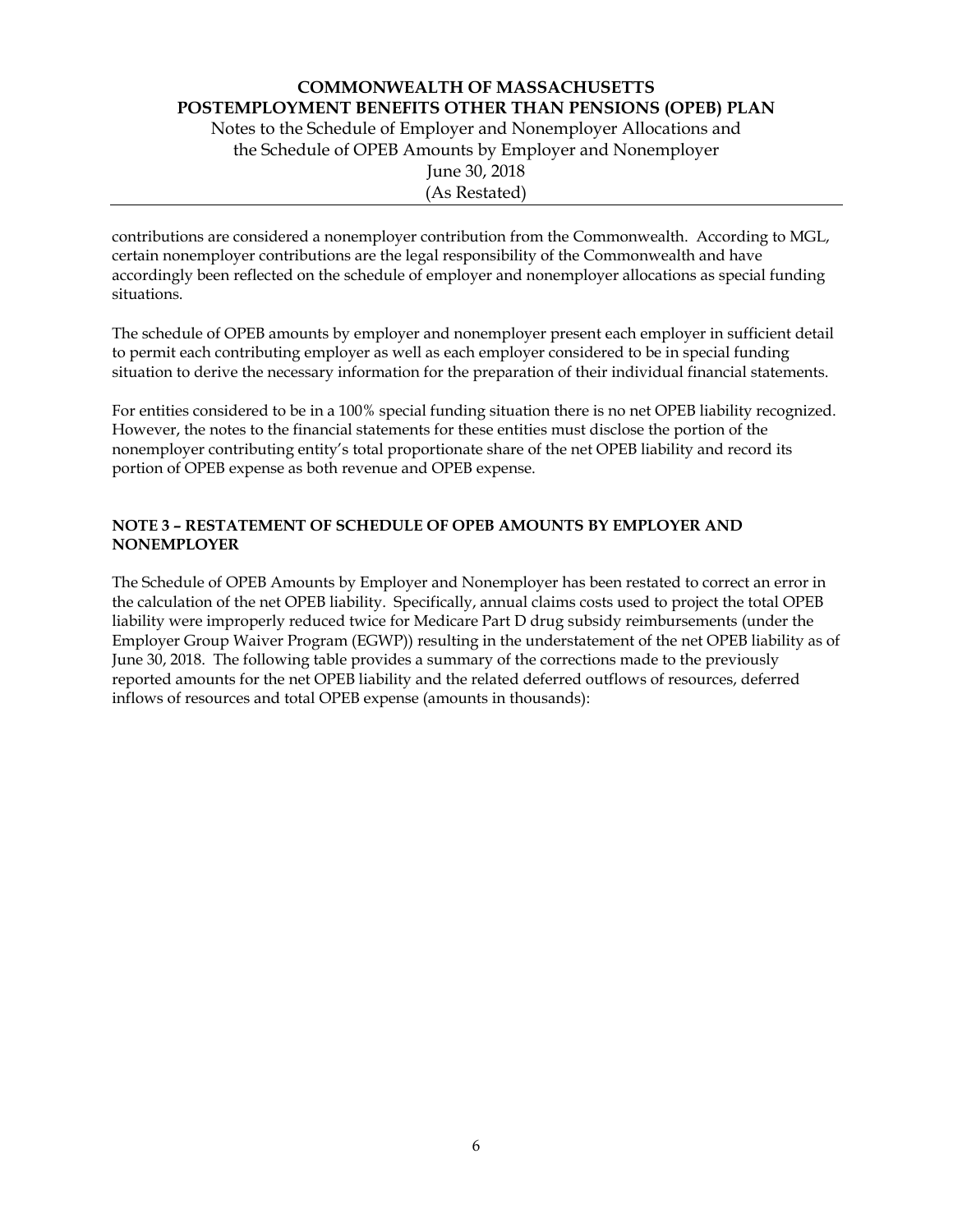**POSTEMPLOYMENT BENEFITS OTHER THAN PENSIONS (OPEB) PLAN** 

Notes to the Schedule of Employer and Nonemployer Allocations and

the Schedule of OPEB Amounts by Employer and Nonemployer

# June 30, 2018

(As Restated)

|                                                                                                   | As previously<br>reported  | Adjustment        | As Restated                        |
|---------------------------------------------------------------------------------------------------|----------------------------|-------------------|------------------------------------|
|                                                                                                   | \$14,909,204               | \$3,664,560       | \$18,573,764                       |
| Deferred outflows of resources:                                                                   |                            |                   |                                    |
| Differences between expected and actual experience                                                | 181,086<br>\$<br>49,850    | \$<br>17,790      | 181,086<br>\$.<br>17,790<br>49,850 |
|                                                                                                   | 230,936<br>\$              | \$<br>17,790      | 248,726<br>S.                      |
| Deferred inflows of resources:                                                                    |                            |                   |                                    |
| Differences between expected and actual experience<br>Net difference between projected and actual | 31,823<br>\$.<br>4,580,748 | \$<br>(3,013,858) | \$.<br>31,823<br>1,566,890         |
| investment earnings on OPEB plan investments                                                      | 37,229<br>49,850           |                   | 37,229<br>49,850                   |
|                                                                                                   | 4,699,650<br>S.            | $$$ (3,013,858)   | 1,685,792<br>\$                    |
| OPEB expense:                                                                                     |                            |                   |                                    |
| Proportionate share of OPEB expense                                                               | 285,063<br>\$<br>98,689    | \$<br>632,912     | \$<br>917,975<br>98,689            |
|                                                                                                   | 383,752<br>S.              | 632,912<br>S      | 1,016,664<br>\$                    |

## **NOTE 4 – RECONCILIATION TO FINANCIAL STATEMENTS**

#### *Nonemployer contributions*

The current year employer and nonemployer contributions used in the schedule of employer and nonemployer allocations is a component of the Plan's OPEB Trust Fund financial statements contained in the Commonwealth's CAFR. The reconciliation of employer and nonemployer contributions is as follows for the fiscal year ended June 30, 2018 (amounts in thousands):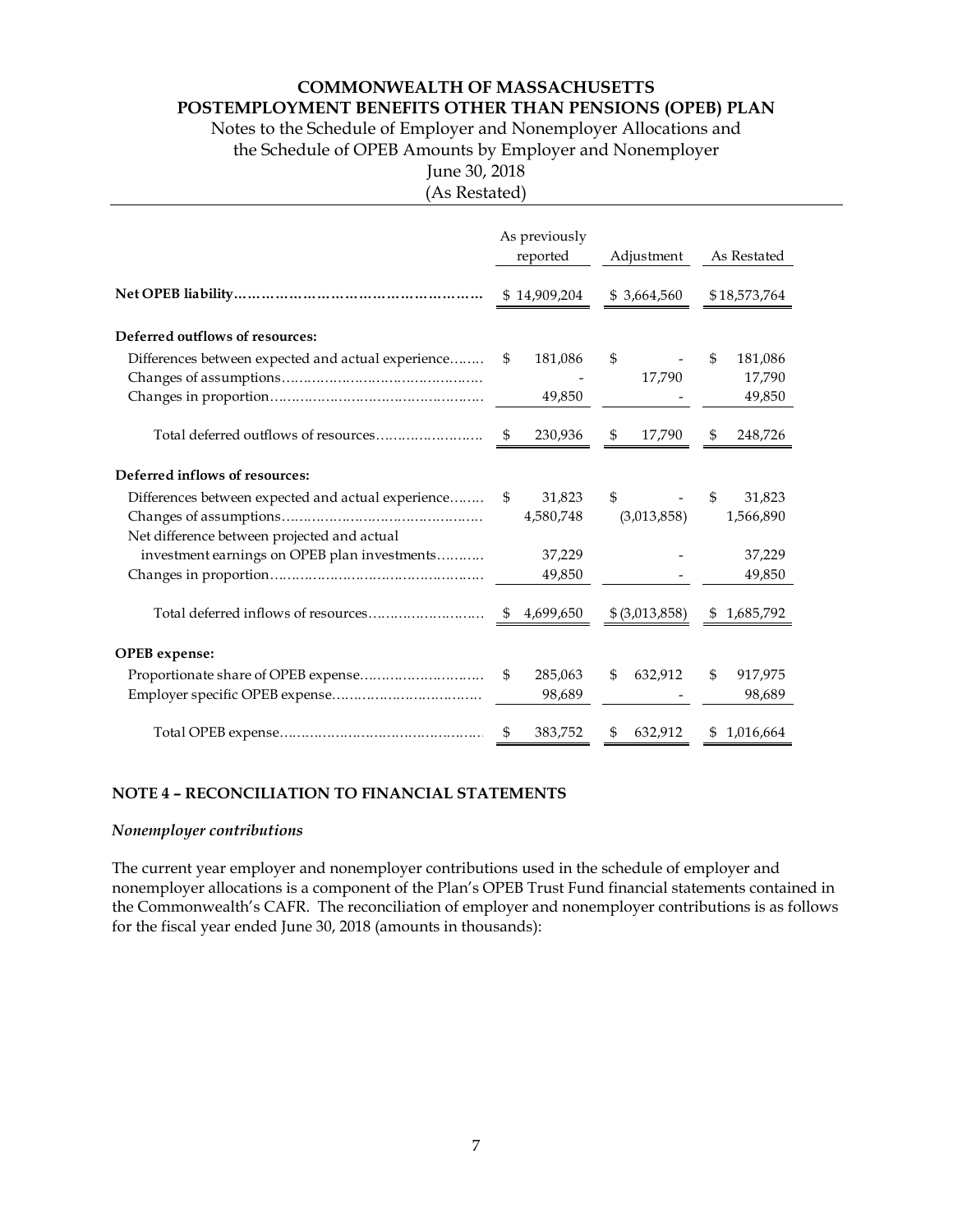Notes to the Schedule of Employer and Nonemployer Allocations and

the Schedule of OPEB Amounts by Employer and Nonemployer

June 30, 2018

(As Restated) Employer contributions reported in the Statement of

| <u>el commis amono reportea in all'ocalement</u>     |   |          |
|------------------------------------------------------|---|----------|
|                                                      | S | 542,896  |
| Less:                                                |   |          |
| Tobacco settlement proceeds deposited by the         |   |          |
| Commonwealth into the PRIT fund but reported as      |   |          |
| net OPEB expense in the schedule as they are not     |   |          |
|                                                      |   | (72,994) |
| Excess capital gains tax revenue deposited by the    |   |          |
| Commonwealth into the PRIT fund but reported as      |   |          |
| net OPEB expense in the schedule as they are not     |   |          |
|                                                      |   | (25,695) |
| Total employer and nonemployer contributions per the |   |          |
| Schedule of Employer and Nonemployer Allocations     | S | 444.207  |

# **NOTE 5 - COLLECTIVE NET OPEB LIABILITY**

Components of the collective net OPEB liability at June 30, 2018 are as follows (amounts in thousands):

|                                                                     | \$19,761,333 |
|---------------------------------------------------------------------|--------------|
| Less:                                                               |              |
|                                                                     | 1,187,569    |
|                                                                     |              |
| Plan fiduciary net position as a percentage of total OPEB liability | 6.01%        |

#### *Actuarial assumptions*

The total OPEB liability for the June 30, 2018 measurement date was determined by an actuarial valuation as of January 1, 2018 rolled forward to June 30, 2018. This valuation used the following assumptions:

- 1. The following annual healthcare cost trend rates: (1) 8.0%, decreasing by 0.5% each year to 5.5% in 2023 and then decreasing 0.25% each year to an ultimate rate of 5.0% in 2025 for medical and (2) 5.0% for administration costs. Healthcare costs are offset by reimbursements for EGWP, which are assumed to increase 5.0% per year.
- 2. The mortality rate was in accordance with RP 2014 Blue Collar Mortality Table projected with scale MP-2016 from the central year, with females set forward one year.
- 3. Participation rates: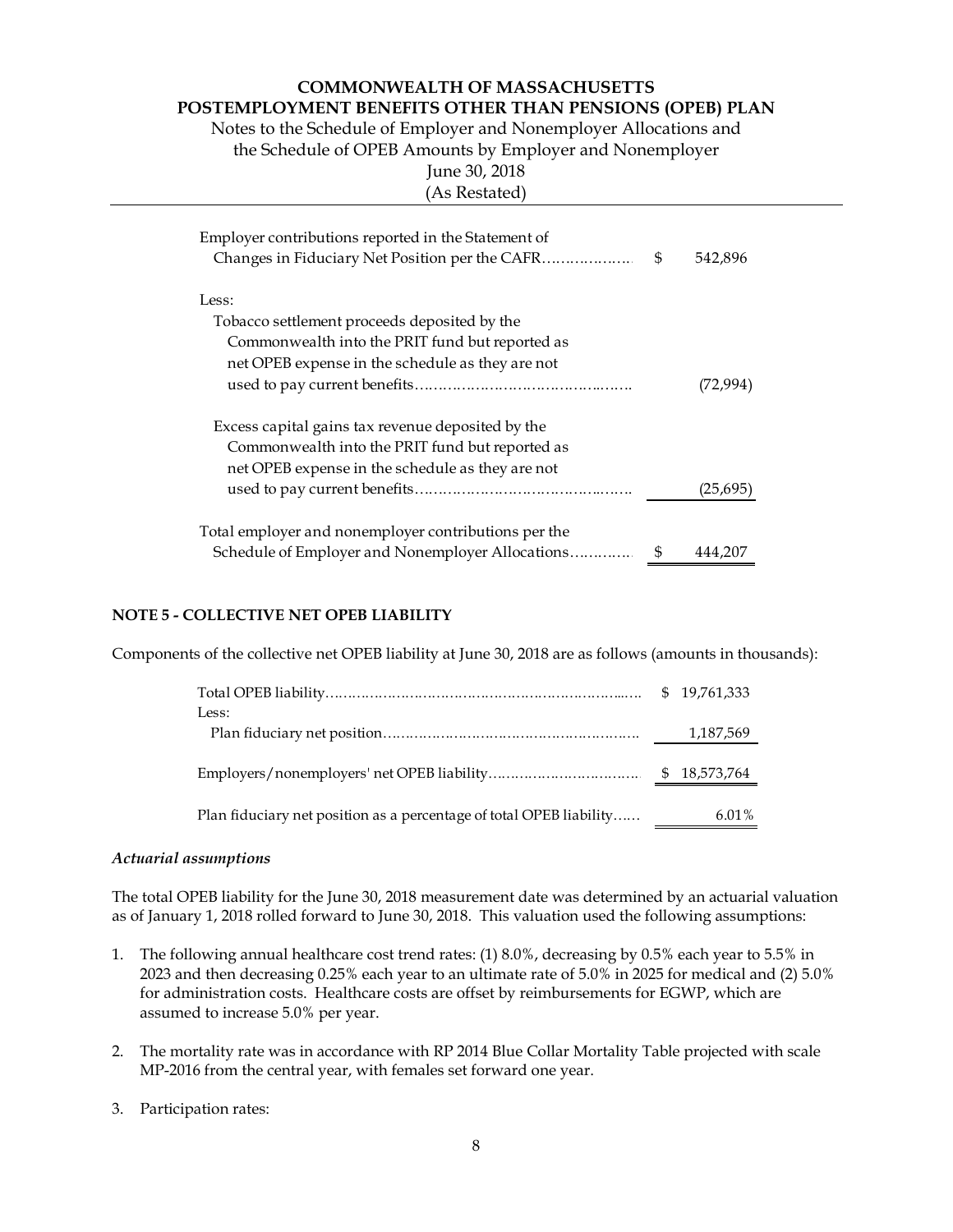Notes to the Schedule of Employer and Nonemployer Allocations and the Schedule of OPEB Amounts by Employer and Nonemployer June 30, 2018 (As Restated)

- a. 100% of all retirees who currently have health care coverage will continue with the same coverage, except that retirees under age 65 with POS/PPO coverage switch to Indemnity at age 65 and those over age 65 with POS/PPO coverage switch to HMO.
- b. All current retirees, other than those indicated on the census data as not being eligible by Medicare, have Medicare coverage upon attainment of age 65, as do their spouses. All future retirees are assumed to have Medicare coverage upon attainment of age 65.
- c. 80% of current and future contingent eligible participants will elect health care benefits at age 55, or current age if later.
- d. Actives, upon retirement, take coverage, and are assumed to have the following coverage:

|                             | Retirement Age          |                           |  |  |
|-----------------------------|-------------------------|---------------------------|--|--|
|                             | Under 65                | Age 65 +                  |  |  |
| Indemnity<br>POS/PPO<br>HMO | 40.0%<br>50.0%<br>10.0% | 85.0%<br>$0.0\%$<br>15.0% |  |  |

4. Long-term expected rate of return:

The long-term expected rate of return as of June 30, 2018 was 7.35%. Investment assets of the Plan are held by the Pension Reserves Investment Trust (PRIT) Fund. The long-term expected rate of return on OPEB Plan investments was determined using a building-block method in which best-estimate ranges of expected future rates of return are developed for each major asset class. These ranges are combined to produce the long-term expected rate of return by weighting the expected future rates of return by the target asset allocation percentage. Best estimates of geometric rates of return for each major asset class included in the PRIT Fund's target asset allocation as of June 30, 2018 are summarized in the following table: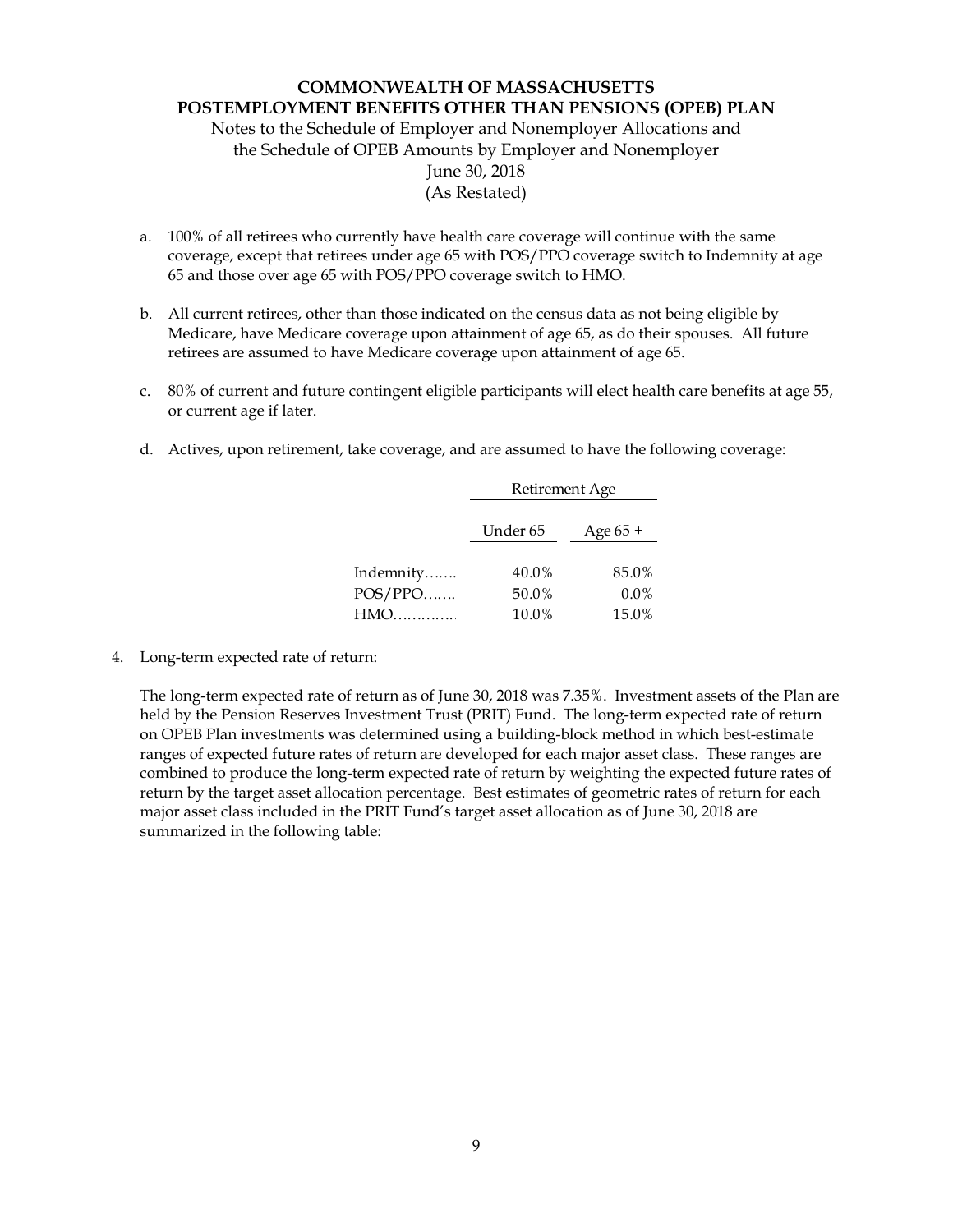**POSTEMPLOYMENT BENEFITS OTHER THAN PENSIONS (OPEB) PLAN** 

Notes to the Schedule of Employer and Nonemployer Allocations and the Schedule of OPEB Amounts by Employer and Nonemployer

> June 30, 2018 (As Restated)

| Asset Class                     | Target<br>Allocation | Long-Term<br><b>Expected Real Rate</b><br>of Return |
|---------------------------------|----------------------|-----------------------------------------------------|
|                                 | 39.0%                | 5.0%                                                |
| Portfolio Completion Strategies | 13.0%                | 3.7%                                                |
| Core Fixed Income               | 12.0%                | $0.9\%$                                             |
| Private Equity                  | 12.0%                | $6.6\%$                                             |
|                                 | 10.0%                | 3.8%                                                |
| Value Added Fixed Income        | 10.0%                | 3.8%                                                |
| Timberland/Natural Resources    | 4.0%                 | 3.4%                                                |
|                                 | 100.0%               |                                                     |

# *Discount rates*

The discount rate used to measure the OPEB liability as of June 30, 2018 was 3.92%. This rate was based on a blend of the Bond Buyer Index rate of 3.87% as of the measurement date and the long-term expected rate of return on plan investments of 7.35%. The plan's fiduciary net position was not projected to be available to make all projected future benefit payments for current plan members. The projected "depletion date" when projected benefits are not covered by projected assets is 2025. Therefore, the longterm expected rate of return on plan investments was not applied to all periods of projected benefit payments to determine the total OPEB liability as of June 30, 2018.

## *Sensitivity analysis of the net OPEB liability to changes in the discount rate*

The following presents the net OPEB liability of the Commonwealth calculated using the discount rate, as well as what the net OPEB liability would be if it were calculated using a discount rate that is 1 percentage-point lower or 1-percentage-point higher than the current rate (amounts in thousands):

| 1% Decrease  | Current Discount | 1% Increase  |
|--------------|------------------|--------------|
| $(2.92\%)$   | $(3.92\%)$       | $(4.92\%)$   |
| \$22,078,301 | 18,573,764       | \$15,793,609 |

## *Sensitivity analysis of the net OPEB liability to changes in the healthcare cost trend rate*

The following presents the net OPEB liability of the Commonwealth, as well as what the net OPEB liability would be if it were calculated using a healthcare cost trend rate that is 1-percentage-point lower or 1-percentage-point higher than the current healthcare cost trend rate, as disclosed on page 7 of this report (amounts in thousands):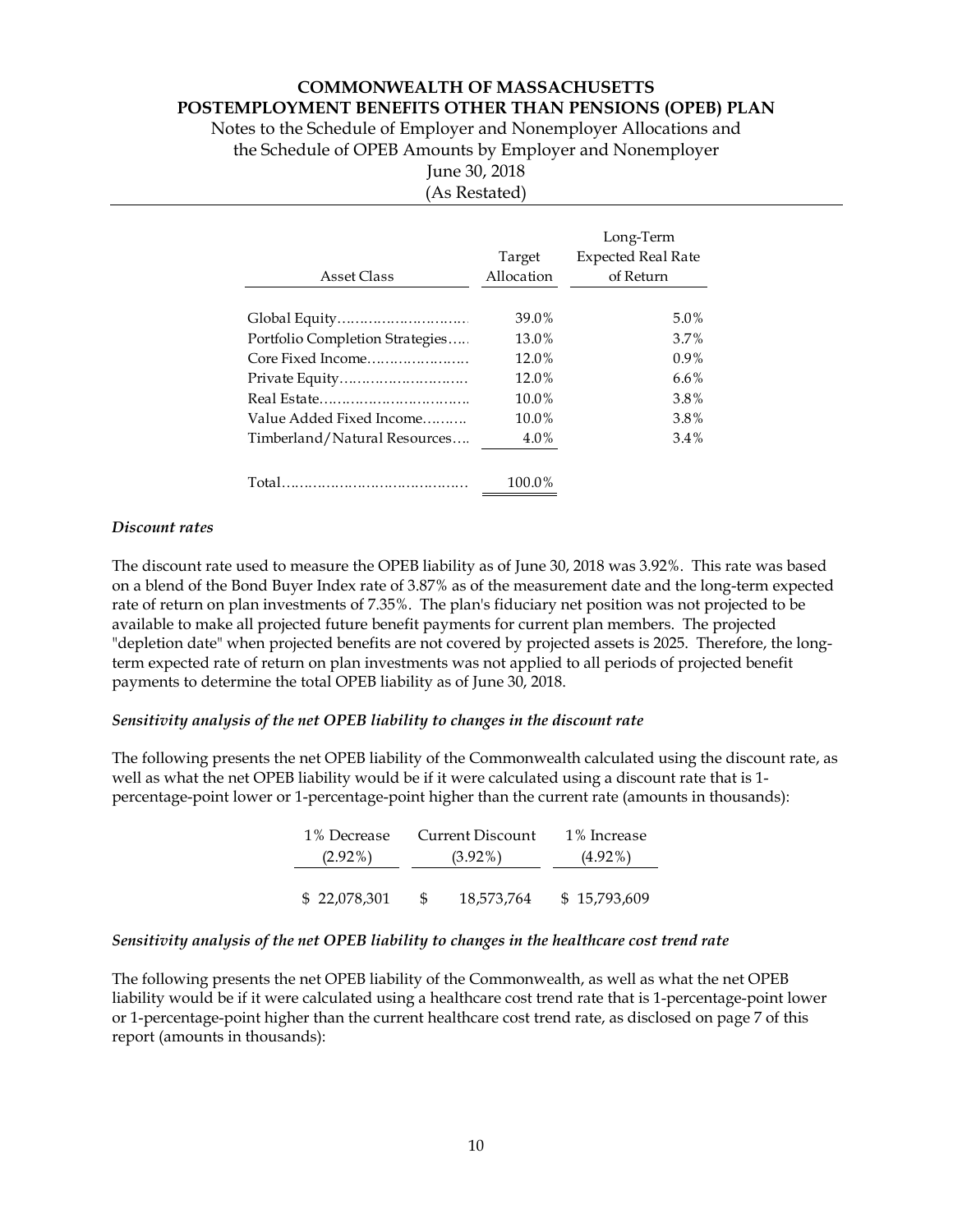Notes to the Schedule of Employer and Nonemployer Allocations and

the Schedule of OPEB Amounts by Employer and Nonemployer

June 30, 2018

| (As Restated) |
|---------------|
|               |

| 1% Decrease  | Current Rate | 1% Increase  |
|--------------|--------------|--------------|
| \$15,711,814 | 18,573,764   | \$22,191,742 |

#### **NOTE 6 – DEFERRED OUTFLOWS AND INFLOWS OF RESOURCES**

The following table summarizes the changes in both deferred outflows and deferred inflows of resources excluding employer specific amounts (changes in proportion) (amounts in thousands):

|                                        | Year of  | Amortization | Balance        |                |                 | Balance         |
|----------------------------------------|----------|--------------|----------------|----------------|-----------------|-----------------|
|                                        | Deferral | Period       | Ju1y 1, 2017   | Additions      | Deletions       | June 30, 2018   |
| <b>Deferred Outflows of Resources:</b> |          |              |                |                |                 |                 |
| Differences between expected and       |          |              |                |                |                 |                 |
|                                        | 2018     | 5.79 years   | \$             | 218,891<br>\$  | \$<br>(37, 805) | 181,086<br>\$   |
|                                        | 2018     | 5.79 years   |                | 21,504         | (3,714)         | 17,790          |
|                                        |          |              | \$             | 240,395<br>\$  | \$<br>(41,519)  | 198,876<br>S    |
| <b>Deferred Inflows of Resources:</b>  |          |              |                |                |                 |                 |
| Differences between expected and       |          |              |                |                |                 |                 |
| actual experience                      | 2017     | 5.79 years   | (40,220)<br>S  | \$             | 8,397<br>\$     | (31, 823)<br>\$ |
|                                        | 2017     | 5.79 years   | (1,980,317)    |                | 413,427         | (1,566,890)     |
| Net difference between projected and   |          |              |                |                |                 |                 |
| actual earnings on plan investments    | 2017     | 5 years      | (31,996)       |                | 7,999           | (23,997)        |
|                                        | 2018     | 5 years      |                | (16,540)       | 3,308           | (13,232)        |
|                                        |          |              | (31,996)       | (16,540)       | 11,307          | (37, 229)       |
|                                        |          |              | \$ (2,052,533) | (16,540)<br>\$ | 433,131<br>\$   | \$(1,635,942)   |

Amounts reported as deferred outflows and inflows of resources related to OPEB will be recognized in the collective OPEB expense as follows (amounts in thousands):